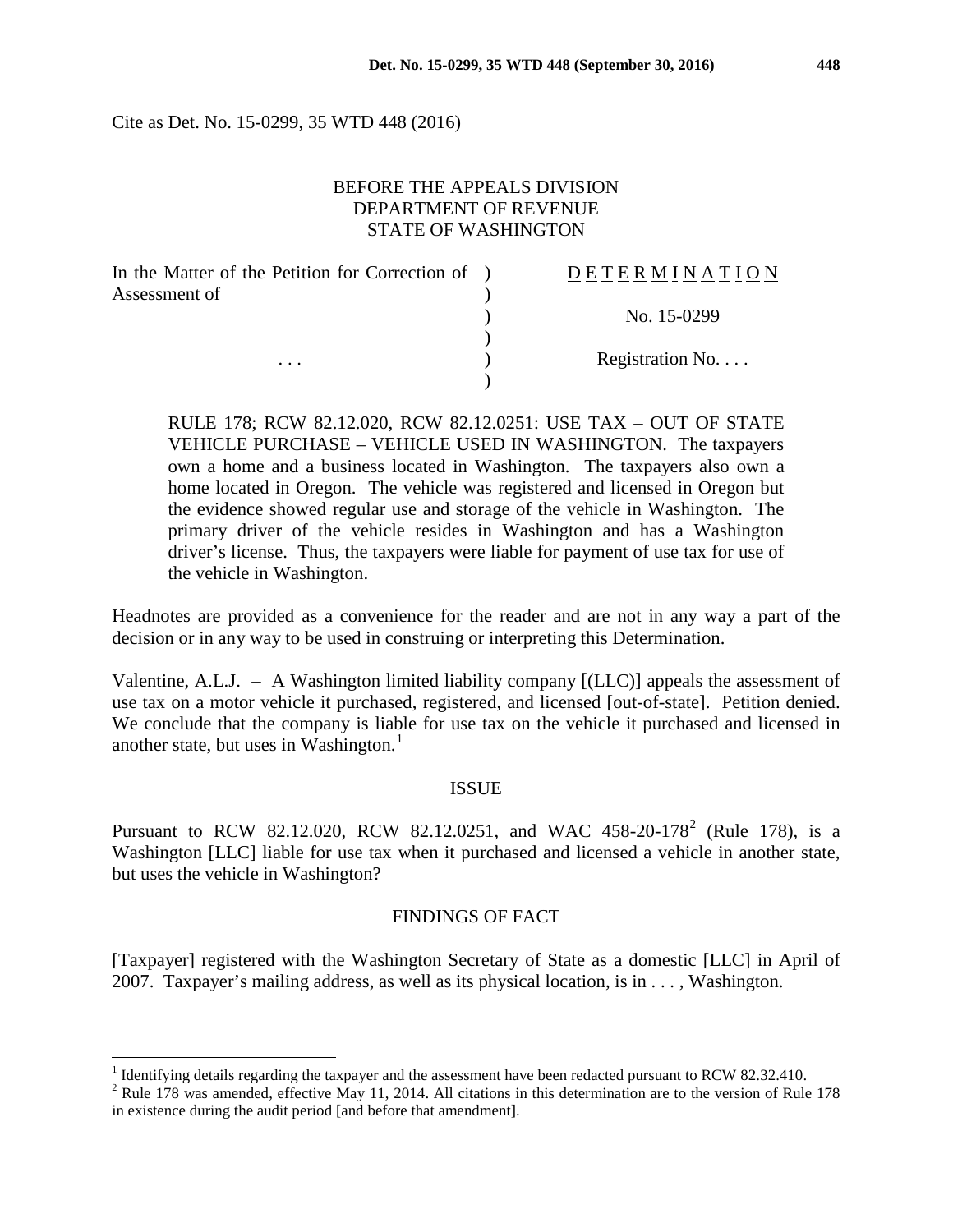In November of 2011, Taxpayer purchased a vehicle out-of-state. No retail sales tax was paid at the time of purchase.<sup>[3](#page-1-0)</sup> Taxpayer also registered and licensed the vehicle [out-of-state]. In addition to Taxpayer, the vehicle was licensed to Taxpayer's two principals, [Husband] and [Wife].

Through its Compliance Division, the Department of Revenue (Department) issued Taxpayer an assessment in the amount of \$ . . . (this amount represents the assessment of use tax, [local] motor vehicle tax, penalties, and interest).<sup>[4](#page-1-1)</sup>

[Husband and Wife] own a home out-of-state and a home in Washington. [Husband] is licensed to drive [out-of-state]; [Wife] is licensed to drive in Washington. According to [Wife], she resides in Washington, and [Husband] resides [out-of-state]. The address of their [out-of-state] home was used as the licensing address.

[Wife] asserts that the loan officer approved the purchase loan through the business entity to give them a lower interest rate. [Wife] also asserts that the vehicle was purchased for personal use. [Wife] estimates that she drives the vehicle 75 percent of the time ([Wife] also reports that she opens the business most mornings), and [Husband] drives it for the remainder. In addition, [Wife] reports that the monthly loan installments and insurance are paid with personal rather than business funds.

# ANALYSIS

RCW 82.12.020 imposes the use tax. RCW 82.12.020(1) reads, in pertinent part:

(1) There is levied and collected from every person in this state a tax or excise for the privilege of using within this state as a consumer any:

> (a) Article of tangible personal property acquired by the user in any manner, . . . .

The definition of the term "person," for use tax purposes, includes a limited liability company. RCW 82.12.010(5); RCW 82.04.030.

Rule 178 implements the use tax statute and explains that the use tax complements the retail sales tax by imposing a tax of like amount upon the use, within this state, by a consumer, of any article of tangible personal property where the user or other specified persons have not paid retail sales tax. Rule 178(2). In addition, use tax is owed "irrespective of where [the tangible personal property] may have been purchased or how acquired." *Id.* Use tax liability arises at the time the property purchased is first put to use in this state. Rule 178(5)(a).

RCW 82.12.010(6) defines "use" as follows:

<span id="page-1-1"></span><span id="page-1-0"></span> $3$  [The other state] does not have a retail sales tax.  $4$  The vehicle at issue came to the Department's notice after a Department employee noted it was parked at the U.S. Post Office in . . . , Washington. Compliance then contacted Taxpayer requesting additional information about the vehicle.